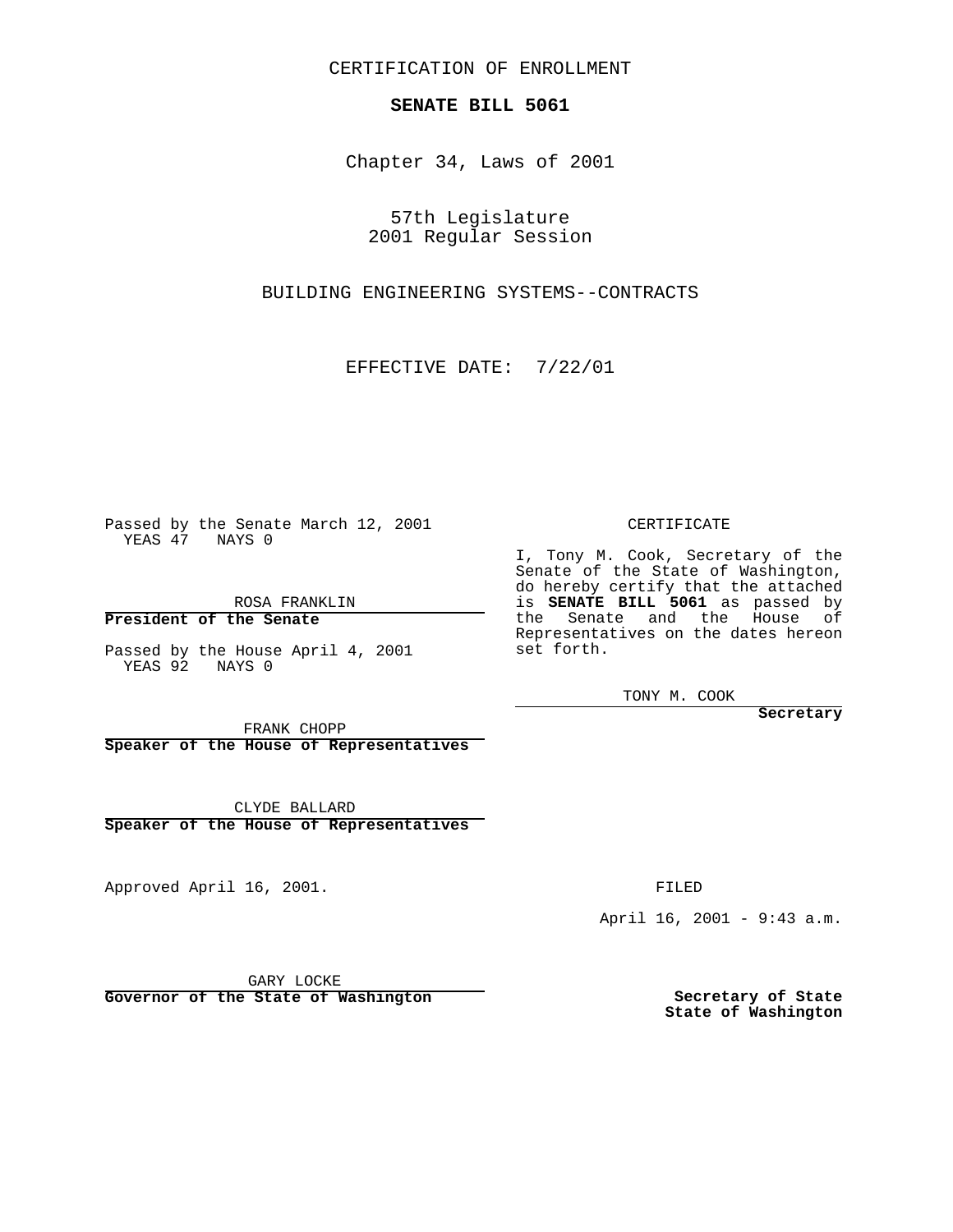## **SENATE BILL 5061** \_\_\_\_\_\_\_\_\_\_\_\_\_\_\_\_\_\_\_\_\_\_\_\_\_\_\_\_\_\_\_\_\_\_\_\_\_\_\_\_\_\_\_\_\_

\_\_\_\_\_\_\_\_\_\_\_\_\_\_\_\_\_\_\_\_\_\_\_\_\_\_\_\_\_\_\_\_\_\_\_\_\_\_\_\_\_\_\_\_\_

Passed Legislature - 2001 Regular Session

**State of Washington 57th Legislature 2001 Regular Session**

**By** Senators Winsley and Patterson

Read first time 01/10/2001. Referred to Committee on State & Local Government.

 AN ACT Relating to awarding contracts for building engineering systems; and adding a new section to chapter 39.04 RCW.

BE IT ENACTED BY THE LEGISLATURE OF THE STATE OF WASHINGTON:

 NEW SECTION. **Sec. 1.** A new section is added to chapter 39.04 RCW to read as follows:

 (1) A state agency or local government may award contracts of any value for the design, fabrication, and installation of building engineering systems by: (a) Using a competitive bidding process or request for proposals process where bidders are required to provide final specifications and a bid price for the design, fabrication, and installation of building engineering systems, with the final specifications being approved by an appropriate design, engineering, and/or public regulatory body; or (b) using a competitive bidding process where bidders are required to provide final specifications for the final design, fabrication, and installation of building engineering systems as part of a larger project with the final specifications for the building engineering systems portion of the project being approved by an appropriate design, engineering, and/or public regulatory body. The provisions of chapter 39.80 RCW do not apply to the design of